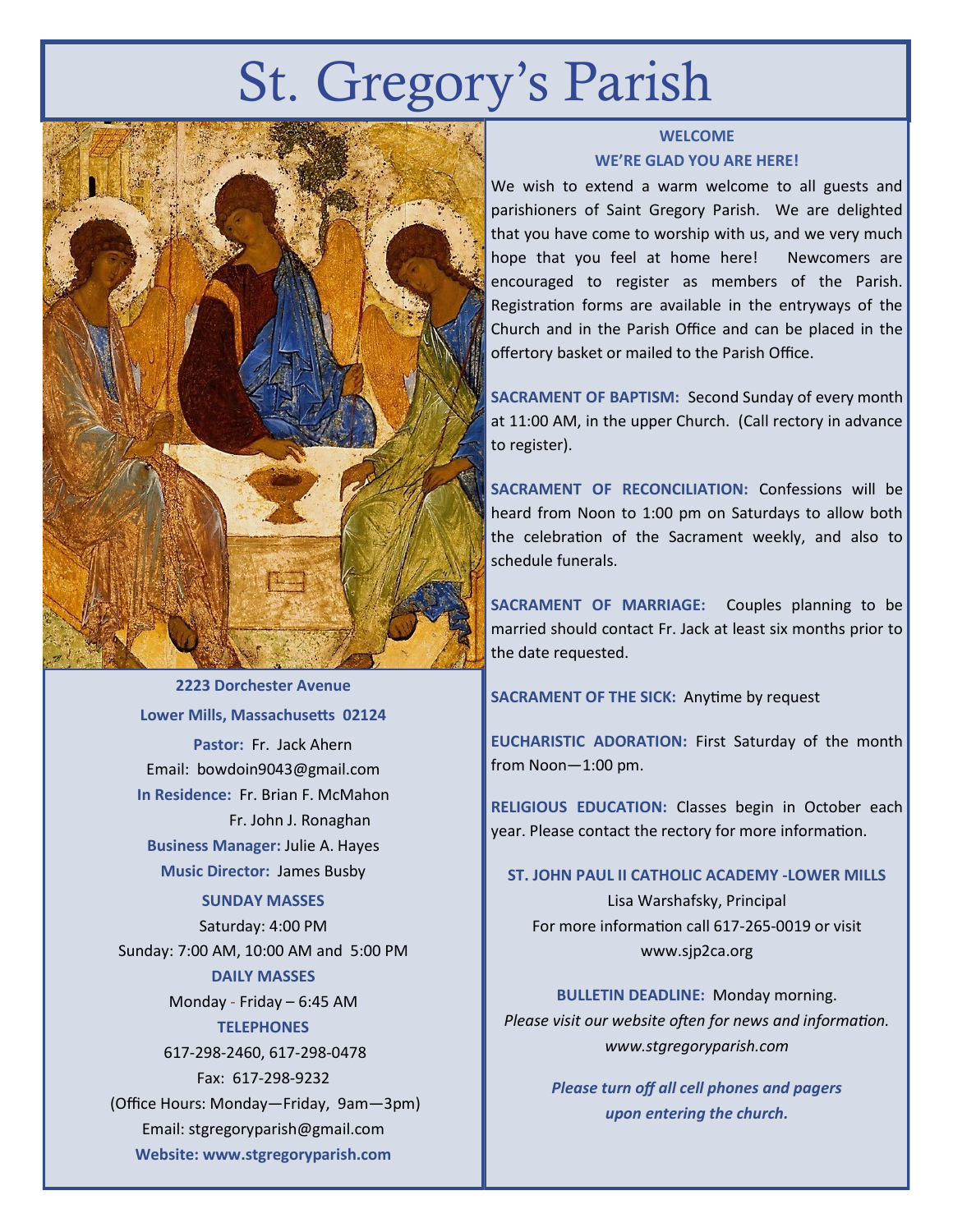### *St. Gregory Dorchester*



Donna M. Morrissey, Abby Middleton, Joseph Mazur and Emmanuel Acloque who passed to the Lord recently. May they rest in God's peace. Please also pray that their family and friends might know the gift of God's loving consolation.

#### **OFFERTORY**

#### **Sunday, May 31st**

 **\$ 4,917.00 (includes online and mailed in giving)**

**2nd Collection for the Seminary: \$627.00**

## **Some Important Information**

- 1. Dispensation from the Sunday Mass Obligation will continue for the foreseeable future.
- 2. Cardinal Sean *strongly encourages* people in vulnerable populations especially the elderly and those with complicating physical conditions to continue to watch Mass from their homes.
- 3. We are expected to limit the number of people who come to the Church. It is not to exceed 40%.
- 4. Mask should be worn unless one is under the age of two or have an exemption for some medical reason. Parents should judge for children between ages two and four.
- 5. Social distancing is important. Clearly family members can be close to one another. But in other cases, try to maintain a six-foot distance.
- 6. There is no Offertory Collection by basket. There will be receptacles at the doors for the offering.
- 7. There will be no Sign of Peace.
- 8. Reception of Holy Communion is only by hand. Both the minister of the Eucharist and the communicant will have masks on at the time of distribution.
- 9. I know we have AC but for the time being it is suggested that proper ventilation be ensured with the opening of windows and doors.
- **Supermarket Gift Cards** and More  $\frac{1}{2}$ 10. We have emptied the Holy Water Fonts removed missalettes, hymnals, bookcases, and literature racks.
- **If any 11. Between Services the Church (including the** *pathroom) will be cleaned and sanitized.*